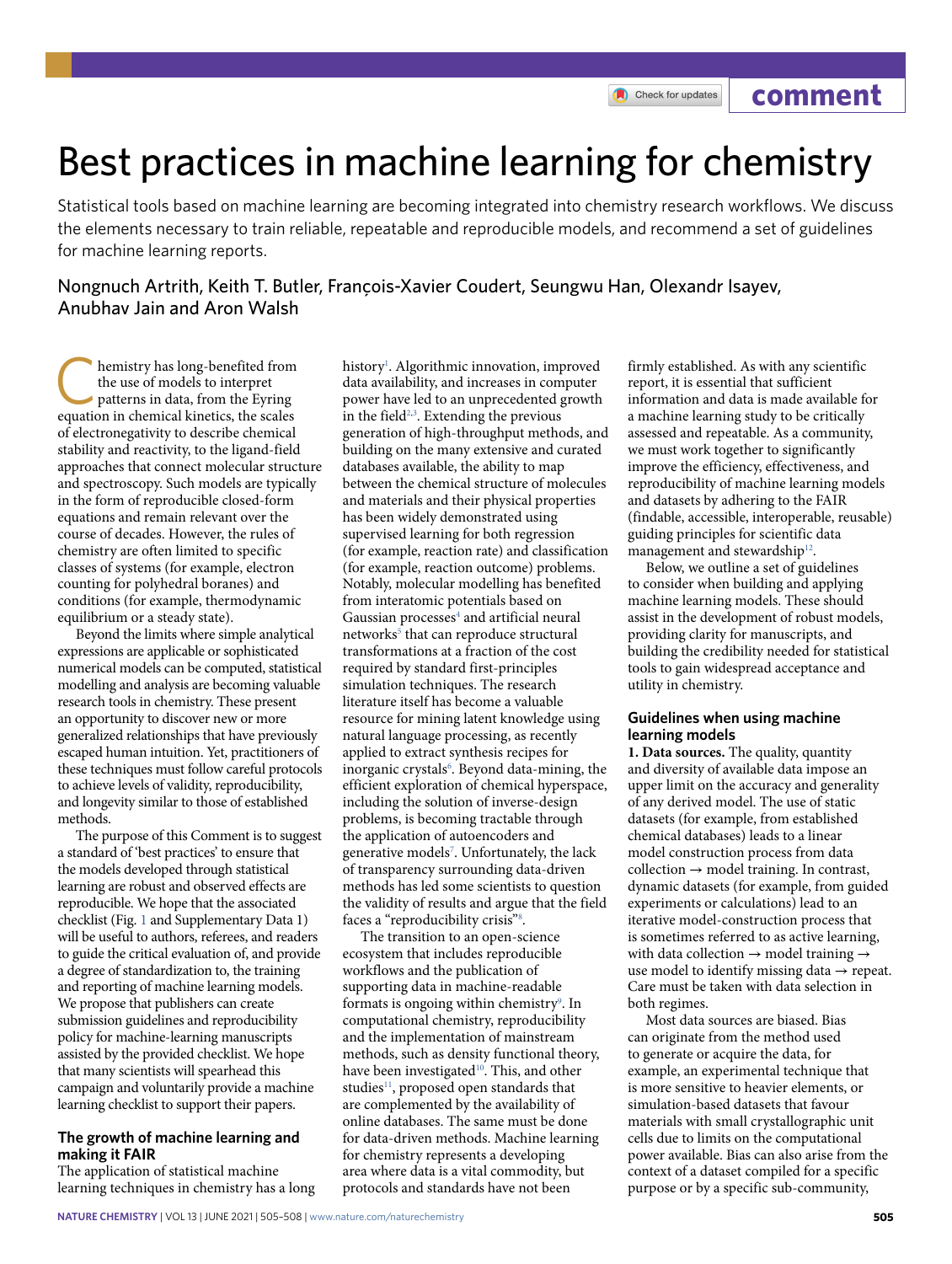| Checklist for reporting and evaluating machine learning models                                                                                                                             |  |
|--------------------------------------------------------------------------------------------------------------------------------------------------------------------------------------------|--|
| 1. Data sources                                                                                                                                                                            |  |
| 1a. Are all data sources listed and publicly available?                                                                                                                                    |  |
| 1b. If using an external database, is an access date or version number provided?                                                                                                           |  |
| 1c. Are any potential biases in the source dataset reported and/or mitigated?                                                                                                              |  |
| 2. Data cleaning                                                                                                                                                                           |  |
| 2a. Are the data cleaning steps clearly and fully described, either in text or as a code pipeline?                                                                                         |  |
| 2b. Is an evaluation of the amount of removed source data presented?                                                                                                                       |  |
| 2c. Are instances of combining data from multiple sources clearly identified, and potential issues mitigated?                                                                              |  |
| 3. Data representations                                                                                                                                                                    |  |
| 3a. Are methods for representing data as features or descriptors clearly articulated, ideally with software implementations?                                                               |  |
| 3b. Are comparisons against standard feature sets provided?                                                                                                                                |  |
| 4. Model choice                                                                                                                                                                            |  |
| 4a. Is a software implementation of the model provided such that it can be trained and tested with new data?                                                                               |  |
| 4b. Are baseline comparisons to simple/trivial models (for example, 1-nearest neighbour, random forest, most frequent class) provided?                                                     |  |
| 4c. Are baseline comparisons to current state-of-the-art provided?                                                                                                                         |  |
| 5. Model training and validation                                                                                                                                                           |  |
| 5a. Does the model clearly split data into different sets for training (model selection), validation (hyperparameter opimization), and testing (final evaluation)?                         |  |
| 5b. Is the method of data splitting (for example, random, cluster- or time-based splitting, forward cross-validation) clearly stated?<br>Does it mimic anticipated real-world application? |  |
| 5c. Does the data splitting procedure avoid data leakage (for example, is the same composition present in training and test sets)?                                                         |  |
| 6. Code and reproducibility                                                                                                                                                                |  |
| 6a. Is the code or workflow available in a public repository?                                                                                                                              |  |
| 6b. Are scripts to reproduce the findings in the paper provided?                                                                                                                           |  |

<span id="page-1-0"></span>**Fig. 1 | A suggested author and reviewer checklist for reporting and evaluating machine learning models.** This proposed checklist is also provided as Supplementary Data 1.

as recently explored for reagent choice and reaction conditions used in inorganic synthesis<sup>13</sup>. A classic example of the perils of a biased dataset came on 3 November 1948, when *The Chicago Tribune* headline declared 'Dewey Defeats Truman' based on projecting results from the previous day's U. S. presidential election. In truth, Truman defeated Dewey (303–189 in the Electoral College). The source of the error? The use of phone-based polls at a time when mostly wealthy (and Republican-leaning) citizens owned phones. One can imagine analogous sampling errors regarding chemical datasets, where particular classes of 'fashionable' compounds such as metal dichalcogenides or halide perovskites may feature widely, but do not represent the diversity of all materials.

It is important to identify and discuss the sources and limitations of a dataset. Bias may be intended and desirable, for example, in the construction of interatomic potentials from regions of a potential energy surface that are most relevant $14$ , but any bias, or attempts at its mitigation, should be discussed.

Databases often evolve over time, with new data added (continuously or by batch releases). For reasons of reproducibility, it is essential that these databases use some mechanism for version control (for example, release numbers, Git versioning, or timestamps) as part of the metadata and maintain long-term availability to previous versions of the database.

We recommend listing all data sources, documenting the strategy for data selection, and including access dates or version numbers. If data is protected or proprietary, a minimally reproducible example using a public dataset can be an alternative.

**2. Data cleaning and curation.** Raw datasets often contain errors, omissions, or outliers. It is common for databases to contain over

10% of erroneous data. Indeed, one study found that 14% of the data describing the elastic properties of crystals in the Materials Project is unphysical<sup>15</sup>. Cleaning steps include removing duplicates, entries with missing values, incoherent or unphysical values, or data type conversions. Data curation may also have been performed before publication of the original dataset. This cleaning of the data can also include normalization and homogenization, where several sources are combined. Attention should be given to the characterization of possible discrepancies between sources, and the impact of homogenization on derived machine learning models. The dramatic effect of data quality on model performance and the importance of careful data curation has been highlighted in the closely related field of cheminformatics<sup>16,17</sup>. One seminal study showed examples of how accumulation of database errors and incorrect processing of chemical structures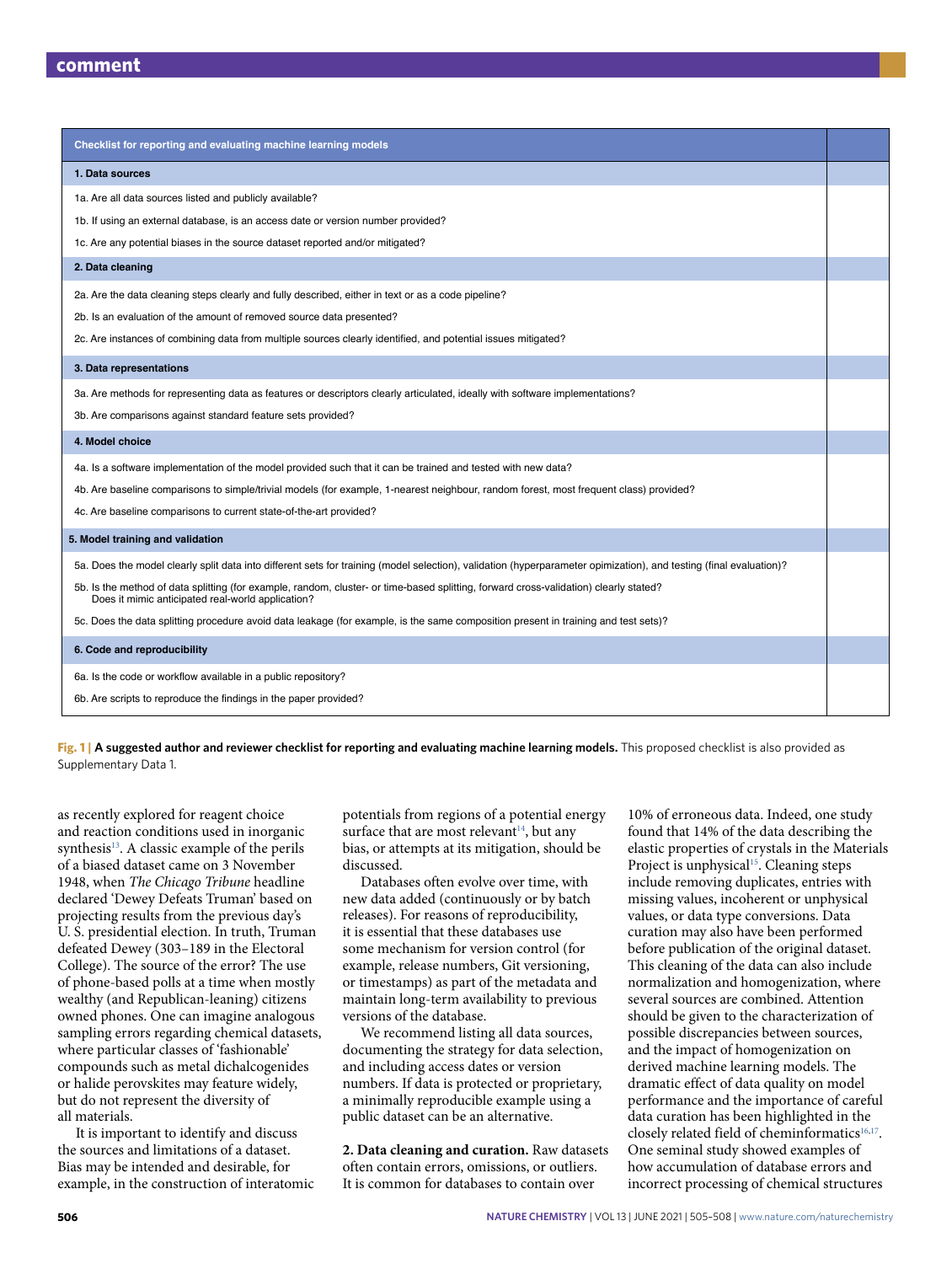could lead to significant losses in the predictive ability of machine learning models<sup>[18](#page-3-17)</sup>. When errors are identified in public databases, it is important to communicate these to the dataset maintainer as part of the research process.

The ability of a statistical model to be 'right for the wrong reasons' can occur when the true signal is correlated with a false one in the data. In one notable example, a high-accuracy model was trained to predict the performance of Buchwald−Hartwig cross-couplin[g19](#page-3-18). The findings prompted the suggestion that almost the same accuracy could be achieved if all features in the dataset are replaced with random strings of digits $20$ .

We recommend describing all cleaning steps applied to the original data, while also providing an evaluation of the extent of data removed and modified through this process. As it is impossible to check large databases manually, the implementation and sharing of semi-automated workflows integrating data curation pipelines is crucial.

**3. Data representation.** The same type of chemical information can be represented in many ways. The choice of representation (or encoding) is critical in model building and can be as important for determining model performance as the choice of machine learning method. It is therefore essential to evaluate different representations when constructing a new model. For the representation of molecules and extended crystals, various approaches have been developed. Some capture the global features of the entire molecule or crystallographic unit cell, while others represent local features such as bonding environments or fragments, and some combine both aspects. Both hand-crafted descriptors, which make use of prior knowledge (and are often computationally efficient), and general learned descriptors (unbiased but usually computationally demanding) can be used. In chemistry, it is beneficial if the chosen representation obeys physical invariants of the system, such as symmetry<sup>21</sup>. While there is merit in developing new approaches, comparison with established methods (both in accuracy and cost) is advisable so that advantages and disadvantages are clear.

We recommend that the methods used for representing data are stated and compared with standard feature sets. It is advisable to draw from the experience of published chemical representation schemes, and their reference implementations in standard open libraries such as RDKit [\(https://www.rdkit.org](https://www.rdkit.org)), DScribe [\(https://](https://singroup.github.io/dscribe) [singroup.github.io/dscribe](https://singroup.github.io/dscribe)), and Matminer [\(https://hackingmaterials.lbl.gov/matminer](https://hackingmaterials.lbl.gov/matminer)) before attempting to design new ones.

**4. Model choice.** Many flavours of machine learning exist, from classical algorithms such as the 'support-vector machines', ensemble methods like 'random forests', to deep learning methods involving complex neural network architectures. High accuracy in tasks involving chemical problems has been reported for graph-based neural networks designed to represent bonding interactions between elements<sup>22,[23](#page-3-22)</sup>. Transfer-learning techniques make it possible to train superior models from the smaller datasets that are common in chemistry, with one success case being the retraining of a general-purpose interatomic potential based on a small dataset of high-quality quantum mechanical calculations<sup>24</sup>.

However, the sophistication of a model is unrelated to the appropriateness for a given problem: higher complexity is not always better. In fact, model complexity often comes with the cost of reduced transparency and interpretability. The use of a six-layer neural network to predict earthquake aftershocks<sup>25</sup> was the subject of vigorous online debate, as well as a formal rebutta[l26](#page-3-25) demonstrating that a single neuron with only two free parameters (as opposed to the 13,451 of the original model) could provide the same level of accuracy. This case highlights the importance of baselines that include selecting the most frequent class (classification), always predicting the mean (regression), or comparing results against a model with no extrapolative power, such as a 1-nearest-neighbour, which essentially 'looks up' the closest known data point when making a prediction. In cases where machine learning alternatives for conventional techniques are proposed, a comparison with the state-of-the-art is another important baseline test and a general measure of the success of the model.

We recommend justifying your model choice by including baseline comparisons to simpler — even trivial — models, as well as the current state-of-the-art. A software implementation should be provided so that the model can be trained and tested with new data.

**5. Model training and validation.** Training a robust model must balance underfitting and overfitting, which is important for both the model parameters (for example, weights in a neural network) and hyperparameters (for example, kernel parameters, activation functions, as well as the choice and settings of the training algorithm). Three datasets are involved in model construction and selection. A training set is used as an optimization target for models to learn from for a given choice of hyperparameters. An independent validation set is used to

detect overfitting during training of the parameters. The model hyperparameters are optimized against the performance on the validation set. A test set of unseen data is then used to assess the accuracy of the final model and again to detect overfitting. These three sets can be formed from random splits of the original dataset, or by first clustering the data into similar types to ensure a diverse split is achieved. In estimating the training accuracy, the mean-squared errors are usually inspected and reported, but it should be confirmed that the accuracy is achieved uniformly over the whole dataset.

The computational intensiveness of the training process should also be reported as the utility of the approach to others will depend on the data and resource required. For example, sequence-based generative models are a powerful approach for molecular de novo design but training them using recurrent neural networks is currently only feasible if one has access to state-of-the-art graphics processing units and millions of training samples<sup>27</sup>. Following conventional terminology, the validation set is only used during training, whereas the independent test set is used for assessing a trained model prior to application. However, the accuracy of a trained model on an arbitrary test set is not a universal metric for evaluating performance.

The test set must be representative of the intended application range. For example, a model trained on solvation structures and energies under acidic conditions may be accurate on similar data, but not be transferable to basic conditions. Reliable measures of test accuracy can be difficult to formulate. One study assessed the accuracy of machine learning models trained to predict steel fatigue strength or critical temperature of superconductivity using random cross-validation or clustered by a diversity splitting strategy<sup>28</sup>. In the latter scenario, the model accuracies dropped substantially (2–4× performance reduction). The models were extremely fragile to the introduction of new and slightly different data, to the point of losing any predictive power.

Methods of validation that aim to test extrapolative (versus interpolative) performance are being developed either by excluding entire classes of compounds (known as leave-class-out selection or scaffold split) for testing<sup>28</sup>, or by excluding the extreme values in the dataset for testing[29.](#page-3-28) Another industry standard approach is time-split cross-validation<sup>[30](#page-3-29)</sup>, where a model is trained on historical data available at a certain date and tested on data that is generated later, simulating the process of prospective validation.